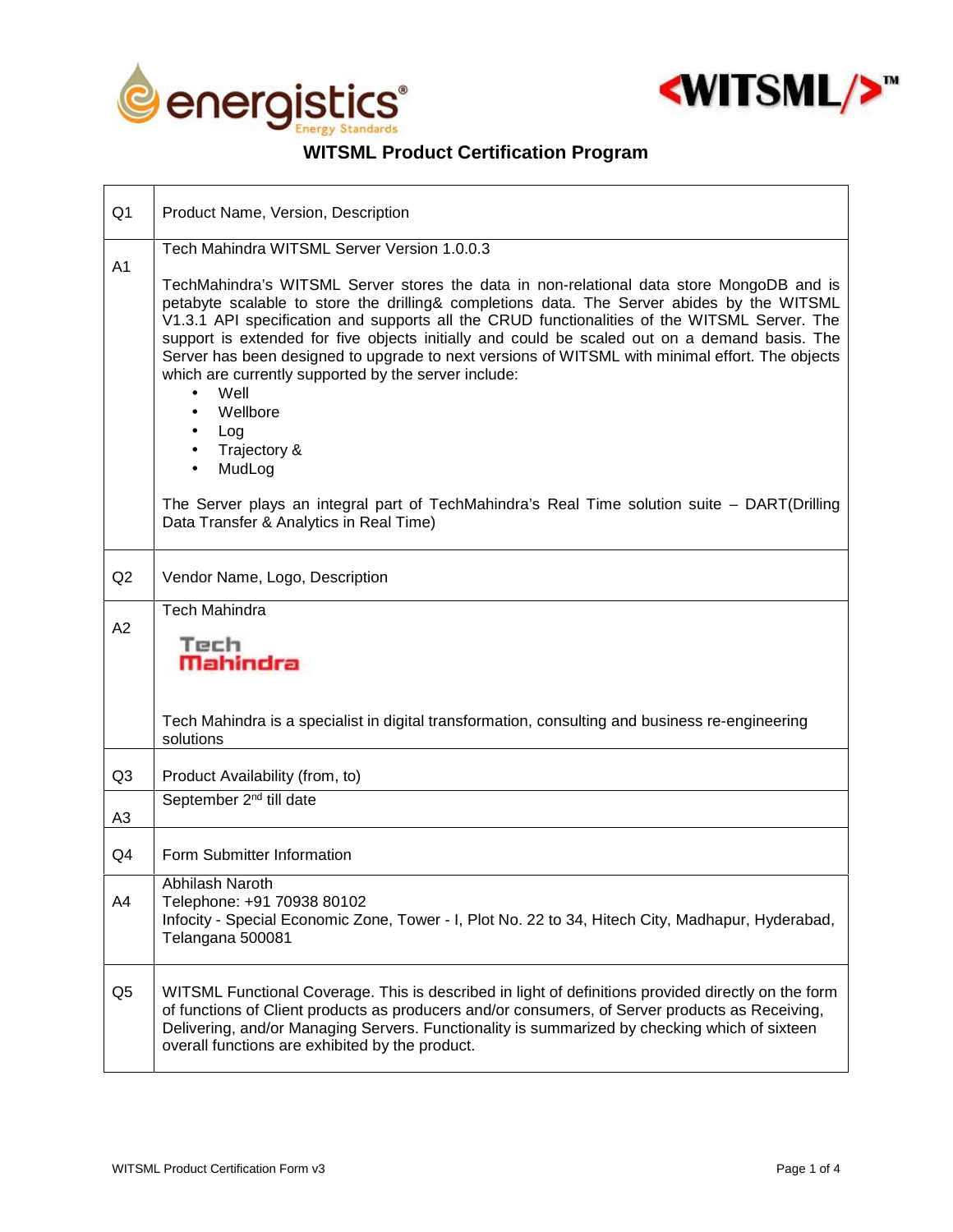

| A <sub>5</sub> | Check all that apply. Explain limitations and/or special circumstances in the Comments area.                                                                                                                                                                                                                                                                                                                                                    |
|----------------|-------------------------------------------------------------------------------------------------------------------------------------------------------------------------------------------------------------------------------------------------------------------------------------------------------------------------------------------------------------------------------------------------------------------------------------------------|
| Notes:         |                                                                                                                                                                                                                                                                                                                                                                                                                                                 |
|                | Functional coverage is organized according to five kinds of product functionality with<br>respect to the WITSML Standards: two kinds of client functions and three kinds of server<br>functions.                                                                                                                                                                                                                                                |
| $\bullet$      | A product may exhibit multiple kinds of functionality.                                                                                                                                                                                                                                                                                                                                                                                          |
| $\bullet$      | The terms client and server are used here exclusively with respect to the WITSML Server<br>API interfaces. Clients issue requests to servers. Servers receive and respond to requests<br>from clients.                                                                                                                                                                                                                                          |
| $\bullet$      | Behaviors for products that do not use the WITSML Server API are classified in an<br>analogous manner.                                                                                                                                                                                                                                                                                                                                          |
|                | The five product classifications of WITSML functional coverage are:                                                                                                                                                                                                                                                                                                                                                                             |
|                | <b>Client Products</b>                                                                                                                                                                                                                                                                                                                                                                                                                          |
|                | 1. WITSML Producer Client -- a product that generates or otherwise obtains data that is<br>formulated as WITSML object instances and sent to a WITSML Server to be incorporated<br>in that server's data population. Examples of such products include products that pick up<br>real-time data from sensor devices, format it, and send it to a server; and products that<br>extract data from data stores, format it, and send it to a server. |
|                | 2. WITSML Consumer Client -- a product that issues requests for data as queries of<br>subscriptions to a WITSML Server and then receives data as query responses or<br>subscription publications. Examples of such products include products that acquire data<br>from a server, possibly reformat it, and delivery it to an application program or viewer<br>utility.                                                                          |
| 1&2.           | Products the exhibit combined Producer and Consume Client functions may be<br>application programs that operate directly on a WITSML Server, such as a mudlogging<br>application or a pore pressure analysis application.                                                                                                                                                                                                                       |
|                | <b>Server Products</b>                                                                                                                                                                                                                                                                                                                                                                                                                          |
|                | 3. WITSML Receiving Server -- a product that performs WITSML Server functions in general<br>and, in particular, acquires data from external sources. Data acquisition may be through<br>WITSML API interfaces or other mechanisms.                                                                                                                                                                                                              |
|                | 4. WITSML Delivering Server -- a product that performs WITSML Server functions in general<br>and, in particular, delivers data to external destinations. Data delivery may be through<br>WITSML API interfaces or other mechanisms.                                                                                                                                                                                                             |
|                | 5. WITSML Managing Server -- a product that performs WITSML Server functions in general<br>and, in particular, supports requests from authorized client applications to augment<br>(extend), modify, or delete (part or all) WITSML object instances.                                                                                                                                                                                           |
| 3&4.           | The general understanding and expectation is that a product characterized as a WITSML                                                                                                                                                                                                                                                                                                                                                           |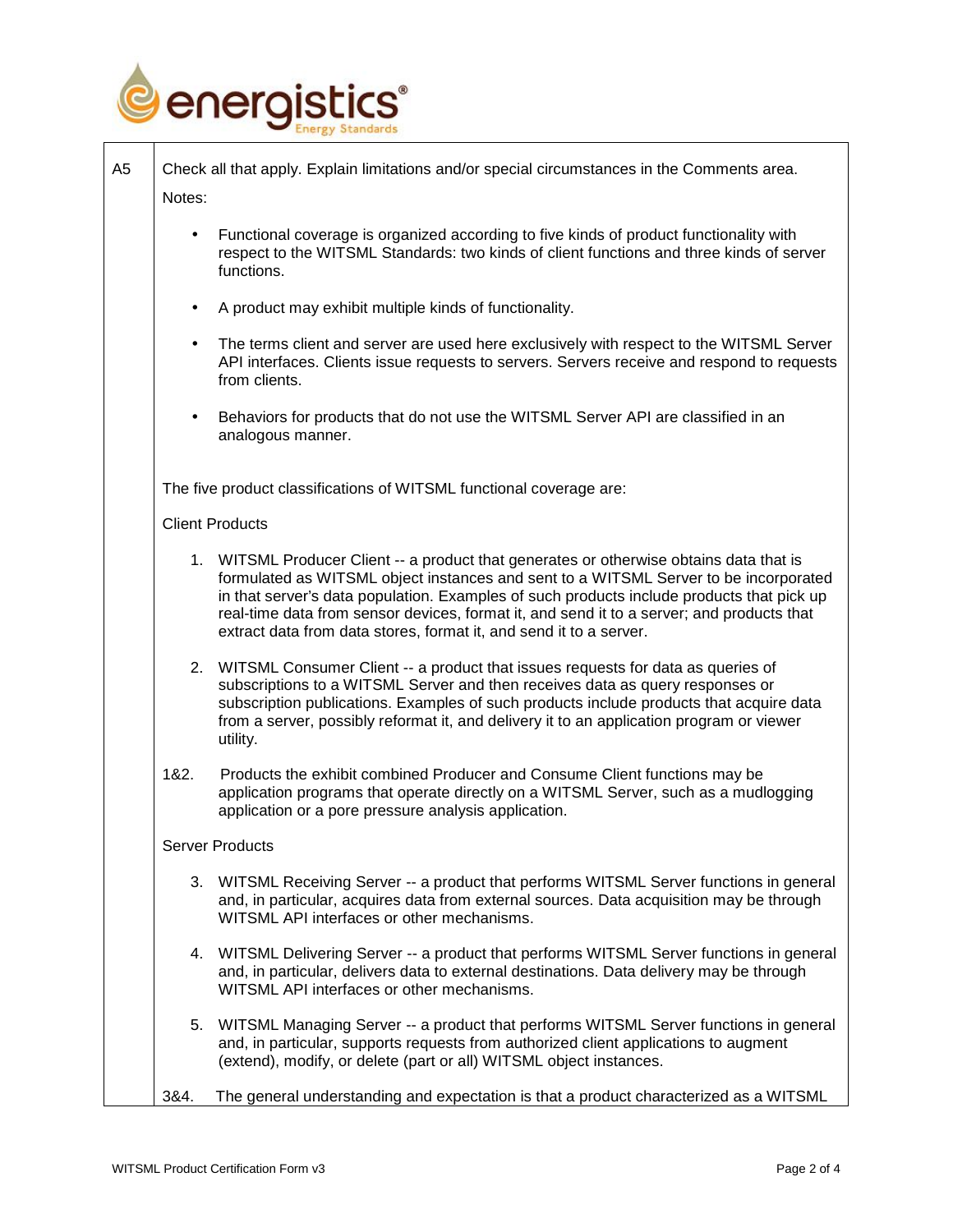

|                          | <b>Energy Standards</b>                                                                                                                                                                                                                                                                     |
|--------------------------|---------------------------------------------------------------------------------------------------------------------------------------------------------------------------------------------------------------------------------------------------------------------------------------------|
|                          | Server supports both Receiving and Delivering Server functionality.                                                                                                                                                                                                                         |
|                          | 3&4&5. The addition of Managing Server functionality allows a WITSML Server product to do<br>more than store and forward data, such as supporting data quality management client<br>applications that help ensure the integrity and quality of data content in a Server data<br>population. |
|                          | <b>General Functions</b>                                                                                                                                                                                                                                                                    |
|                          | 6. Virtually all products associated with the WITSML Standards will issue and/or process<br>WITSML Server General Functions to determine the capabilities and version of a server<br>product.                                                                                               |
|                          | 1. WITSML Producer Client A product that (generates and) sends WITSML object instances to a<br>destination process:                                                                                                                                                                         |
| 1a [<br>1b [             | ] Sends to a WITSML Server using AddToStore interface<br>1 Otherwise                                                                                                                                                                                                                        |
| process:                 | 2. WITSML Consumer Client A product that requests and receives WITSML data from a source                                                                                                                                                                                                    |
| 2a I<br>$2b$ [<br>$2c$ [ | ] Queries a WITSML Server using GetFromStore interface<br>Subscribes to a WITSML Server using Publish interface<br>Otherwise                                                                                                                                                                |
|                          | 3. WITSML Receiving Server A product that performs the WITSML Server interfaces and receives<br>data from source processes:                                                                                                                                                                 |
|                          | 3a [X] Receives WITSML object instances via AddToStore interface                                                                                                                                                                                                                            |
|                          | 3b [_X_] Otherwise receives WITSML object instances<br>3c [___] Receives non-WITSML form data treated as if it were WITSML<br>object instances or a virtual equivalent                                                                                                                      |
|                          | 4. WITSML Delivering Server A product that performs the WITSML Server interfaces and delivers<br>data to destination processes:                                                                                                                                                             |
|                          | 4a [X] Delivers WITSML data in response to queries via GetFromStore<br>interface                                                                                                                                                                                                            |
|                          | 4b [100] Publishes WITSML data in response to subscriptions via the Publish interface<br>4c [X] Otherwise delivers WITSML data                                                                                                                                                              |
| 4d I                     | ] Delivers non-WITSML form data derived from WITSML object<br>instances or a virtual equivalent                                                                                                                                                                                             |
|                          | 5. WITSML Managing Server A product that performs the WITSML Server interfaces and<br>manages (augments, changes, deletes portions, or deletes entirely) WITSML object instances or a<br>virtual equivalent:                                                                                |
|                          | 5a [X] Processes modification requests via AddToStore,<br>UpdateInStore, DeleteFromStore interfaces                                                                                                                                                                                         |